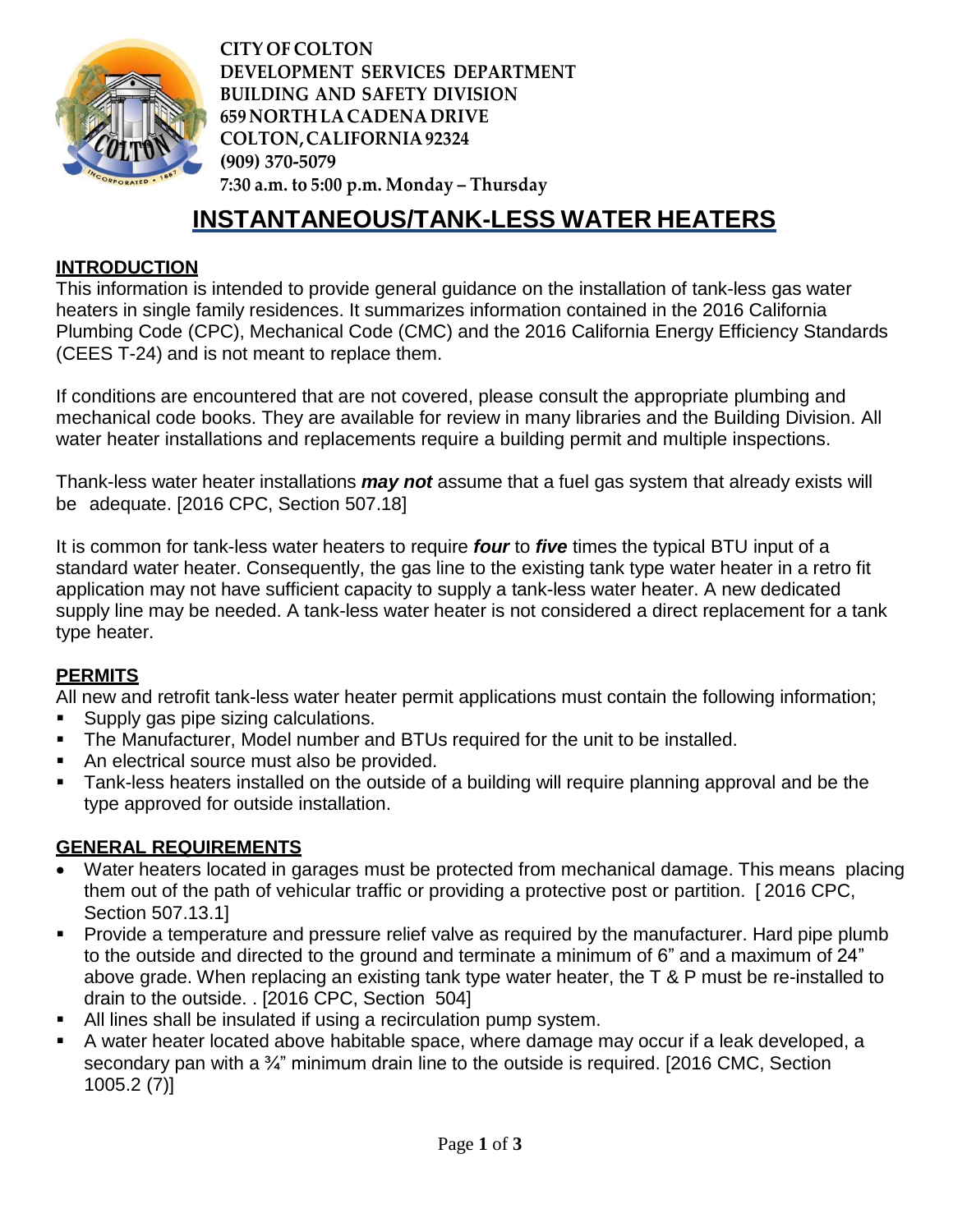### **PROHIBITED LOCATIONS**

Gas tank-less water heaters **shall not** be installed in a room used or designed to be used for sleeping purposes, in clothes or in other confined space opening into a bath or bedroom. The exception to these rules is a direct vent type tank-less water heater which is *listed* for installation in these types of spaces or an electric tank-less water heater.

Water heaters located in a bedroom or bathroom are required to:

- a. Be installed in a dedicated closet with a listed, gasketed door assembly and a self-closing device.
- b. All combustion air shall be obtained from the outside. [2016 CPC, Section 504.1(2)]

## **FUEL GAS**

Fuel gas piping must be sized for the demand load listed for in the manufacture's specifications or fixture name plate. [2016 CPC, Section 507.6]. A listed, properly sized flexible supply with a maximum length of 3 feet is allowed.

### **COMBUSTION AIR**

Tank-less water heaters shall be provided with combustion air per the manufacturer's installation instructions

Tank-less water heaters located within habitable space will require submittal of the manufacturer's specifications for combustion air supply and venting.

### **VENTING**

Tank-less water heaters shall be provided with proper venting per the manufacturer's installation instructions

## **CLEARANCES**

- Clearances for most water heaters are found on the appliance name plate.
- Please note the front and top clearance is usually greater than the side and rear.
- **Access and working space must be provided.**
- The opening must be at least 24" wide and large enough to remove the tank-less water heater.
- Tank-less water heaters installed in a garage must be elevated 18" above the floor unless it is listed as flammable vapor ignition resistant [2016 CPC, Section 507.13] Note that electric water heaters with a switch and/or heating element located less than 18" above the base must also be elevated.

### **2016 California Energy Efficiency Standards**

### **Mandatory Requirements:**

These requirements are for new construction and additions (if a water heater is installed in the added floor area), and they are not applicable to alterations.

- **If alsolation valves must be installed on instantaneous water heaters that have a minimum** input of 6.8 kBTU/hr (§110.3(c) 7).
- Instantaneous water heaters require an electrical connection for controls and the combustion